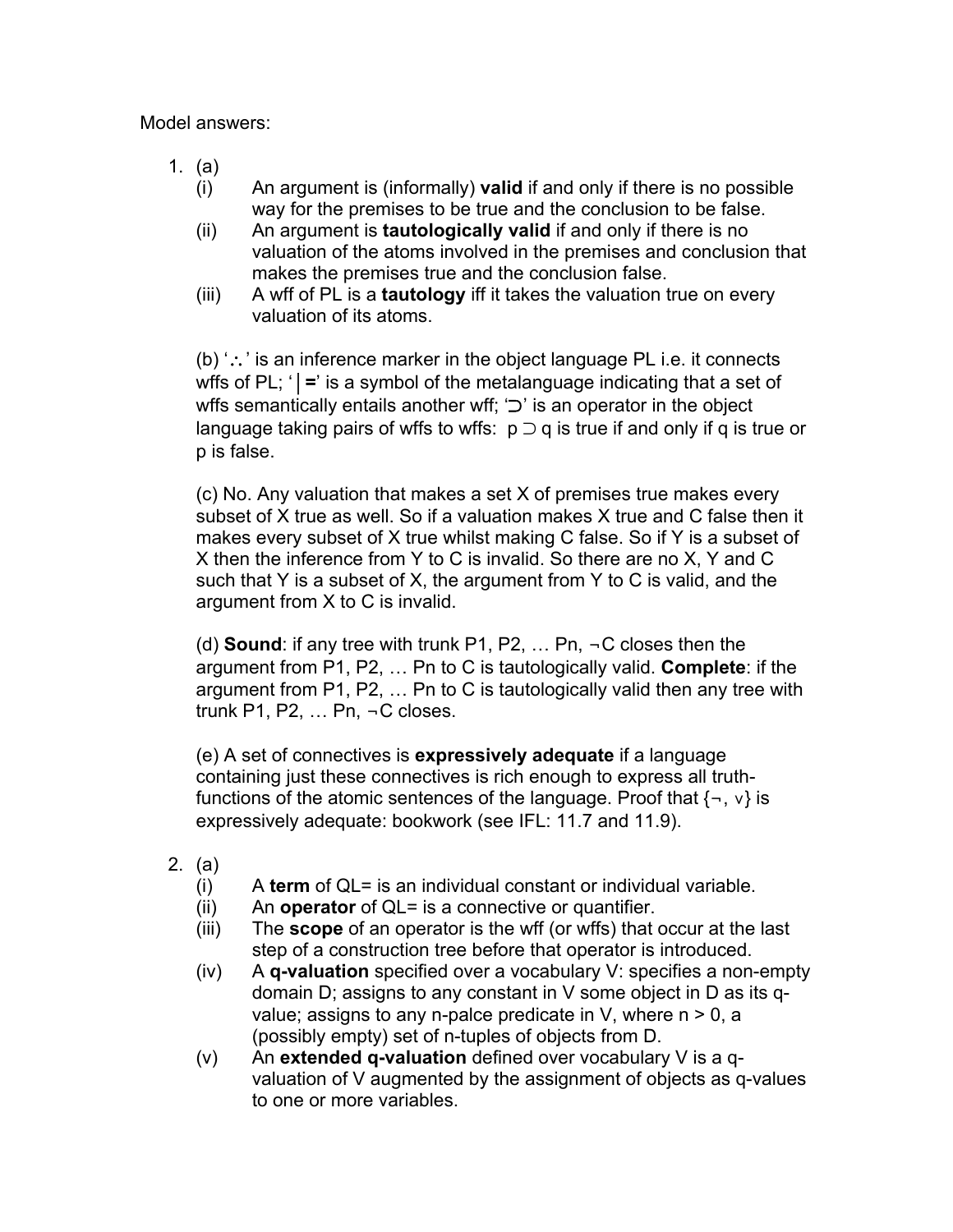(vi) An argument is **q-valid** if and only if there is no q-valuation of the vocabulary V involved in its premises and conclusion that makes the premises true and the conclusion false.

(b) For any wff C(…v…v…) with variable v free, q makes ∀**vC(…v…v…)** true iff every v-variant of q makes C(…v…v…) true. For any wff C(…v…v…) with variable v free, q makes ∃**vC(…v…v…)** true iff *some* v-variant of q makes  $C(\ldots v \ldots v \ldots)$  true.

Suppose that q makes ¬∃xFx true. Then no x-variant of q makes Fx true. So every x-variant of q makes Fx false. So every x-variant of q makes ¬Fx true. So q makes ∀x¬Fx true.

- 3. (a) (i) Reflexivity: ∀xRxx (ii) Symmetry: ∀x∀y(Rxy ≡Ryx)
	- (iii) Transitivity: ∀x∀y∀z((Rxy ∧ Ryz) ⊃ Rxz)

(b) see scanned attachments

(c)

(i) None

(ii) y = Batman (on any domain including Batman and somebody else) (iii)  $\neg x = x$  (the empty relation)

(iv) x = Batman (on any domain including Batman and somebody else)

4. (a)  
\n(i) 
$$
Pr(2S) = \frac{1}{4}
$$
  
\n(ii)  $Pr(1S|-2S)$   
\n $= Pr(1S \land -2S)/Pr(-2S)$   
\n $= (13/52 \times 39/51)/ (39/52)$   
\n $= 13/51$   
\n(iii)  $Pr(2C|1H)$   
\n $= Pr(2C \land 1H)/Pr(1H)$   
\n $= Pr(13/52 \times 13/51)/ (13/52)$   
\n $= 13/51$   
\n(iv)  $Pr(2D|1D)$   
\n $= Pr(1D \land 2D)/Pr(1D)$   
\n $= (13/52 \times 12/51)/ (13/52)$   
\n $= 4/17$